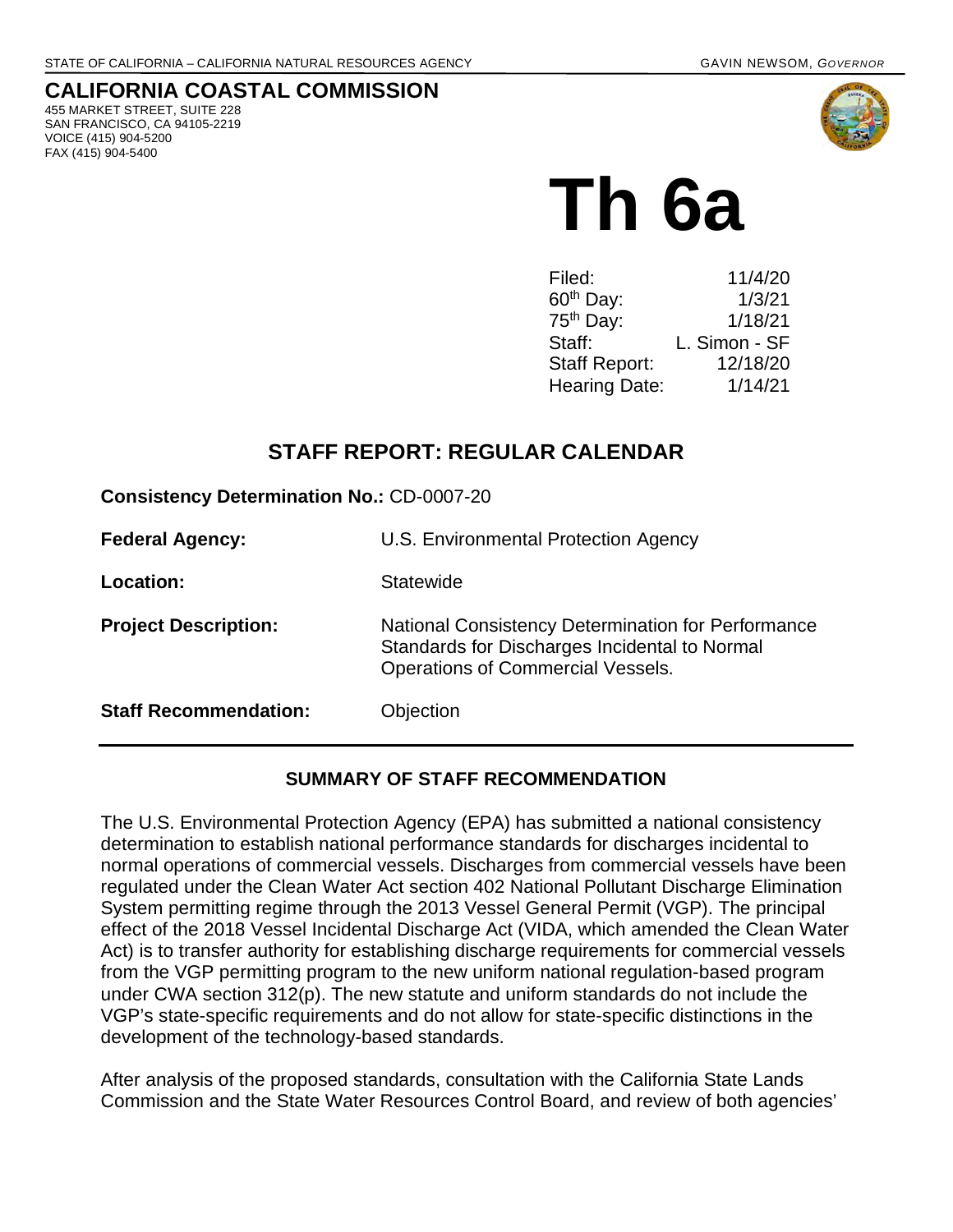November 25, 2020 comment letters submitted to EPA on the proposed national standards, the staff recommends that the Commission find that these standards do not adequately protect California's coastal waters to the maximum extent practicable. These national standards include no provisions for California to strengthen the standards to meet the state's existing water quality protection standards. If implemented, these performance standards could lead to degradation of coastal water quality, adverse effects on marine habitat and resources, and further introduction and spread of invasive aquatic species. Therefore, the staff recommends that the Commission find that the proposed regulations and national standards are inconsistent with the water quality and marine resources protection policies of the Coastal Act (Sections 30230, 30231, and 30412).

In addition, Section 307(f) of the federal Coastal Zone Management Act (16 USC § 1456(f)), specifically incorporates all Clean Water Act-based requirements into the California Coastal Management Program (CCMP). Thus, in reviewing the impacts of proposed discharges on water quality, the Commission considers not only the marine resource and water quality policies in Chapter 3 of the Coastal Act, but also all of the applicable federal and state requirements established by or pursuant to the Clean Water Act, the California Ocean Plan, and California Water Code Section 13142.5, as well as the directive in Chapter 5 (Section 30412(a)) of the Coastal Act to coordinate with and rely on determinations of the RWQCBs and SWRCB. Employing that standard, the Commission objects to this consistency determination based on its finding that the potential discharges to coastal waters that would occur under EPA's proposed national performance standards for discharges incidental to normal operations of commercial vessels are not consistent with the policies set forth in Chapter 3, as well as these additional Clean Water Act-based requirements.

The staff therefore recommends that the Commission **object** to EPA's consistency determination CD-0007-20. The motion and resolution are on Page 4 of this report. The standard of review for this consistency determination is the Chapter 3 policies of the Coastal Act.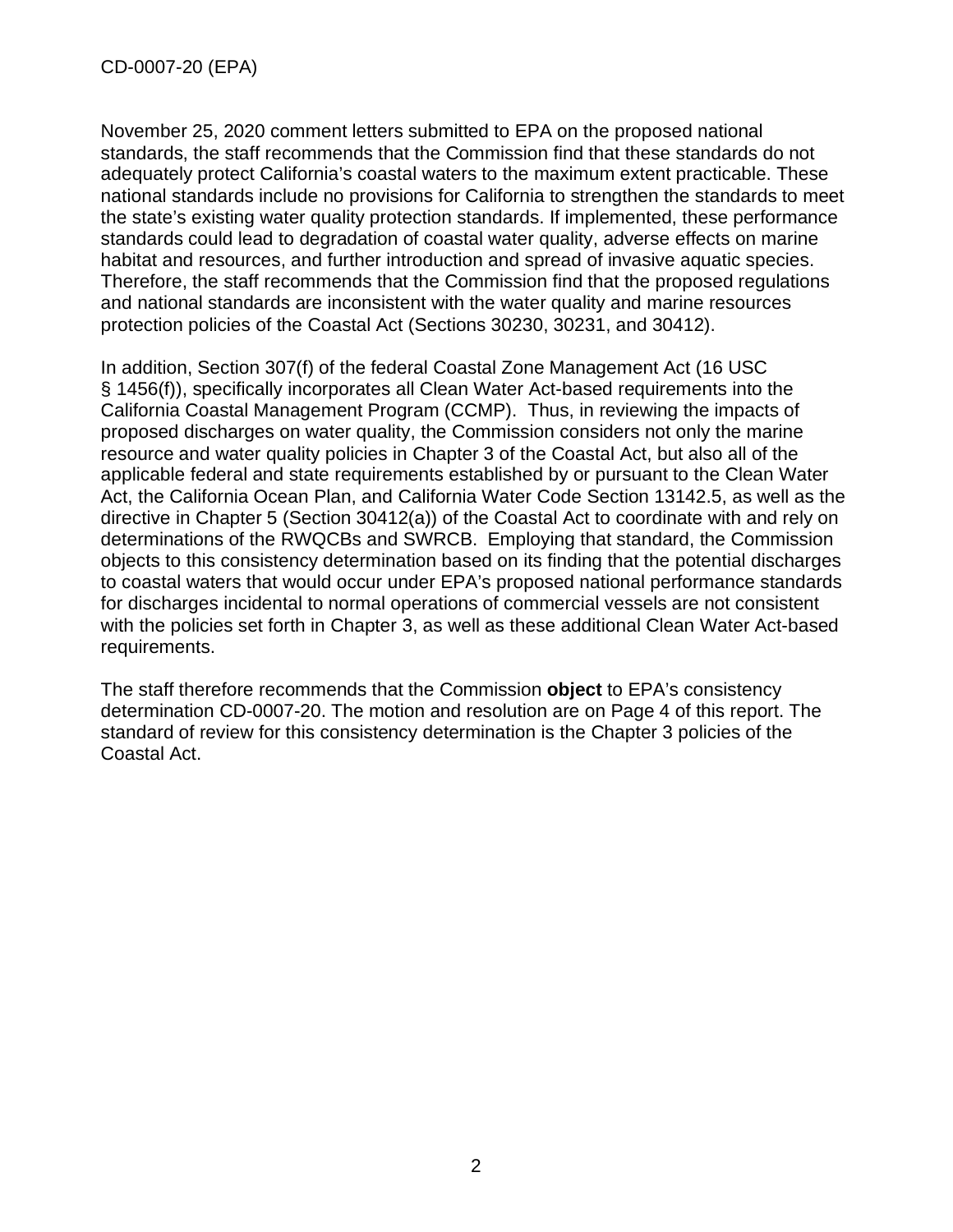# **TABLE OF CONTENTS**

| I. FEDERAL AGENCY'S CONSISTENCY DETERMINATION 4 |  |
|-------------------------------------------------|--|
|                                                 |  |
|                                                 |  |
|                                                 |  |
|                                                 |  |
|                                                 |  |

#### **[APPENDIX A: SUBSTANTIVE FILE DOCUMENTS](#page-11-0) ......................................... 12**

#### **[EXHIBITS](https://documents.coastal.ca.gov/reports/2020/12/th6a/th6a-12-2020-exhibits.pdf)**

- Exhibit 1 November 25, 2020, letter from State Water Resources Control Board to U.S. Environmental Protection Agency.
- Exhibit 2 November 25, 2020, letter from California State Lands Commission to U.S. Environmental Protection Agency.
- Exhibit 3 November 25, 2020, letter from California State Lands Commission, California State Water Resources Control Board, Hawaii Department of Land and Natural Resources, Oregon Department of Environmental Quality, Washington Department of Ecology, and Washington Department of Fish and Wildlife to U.S. Environmental Protection Agency.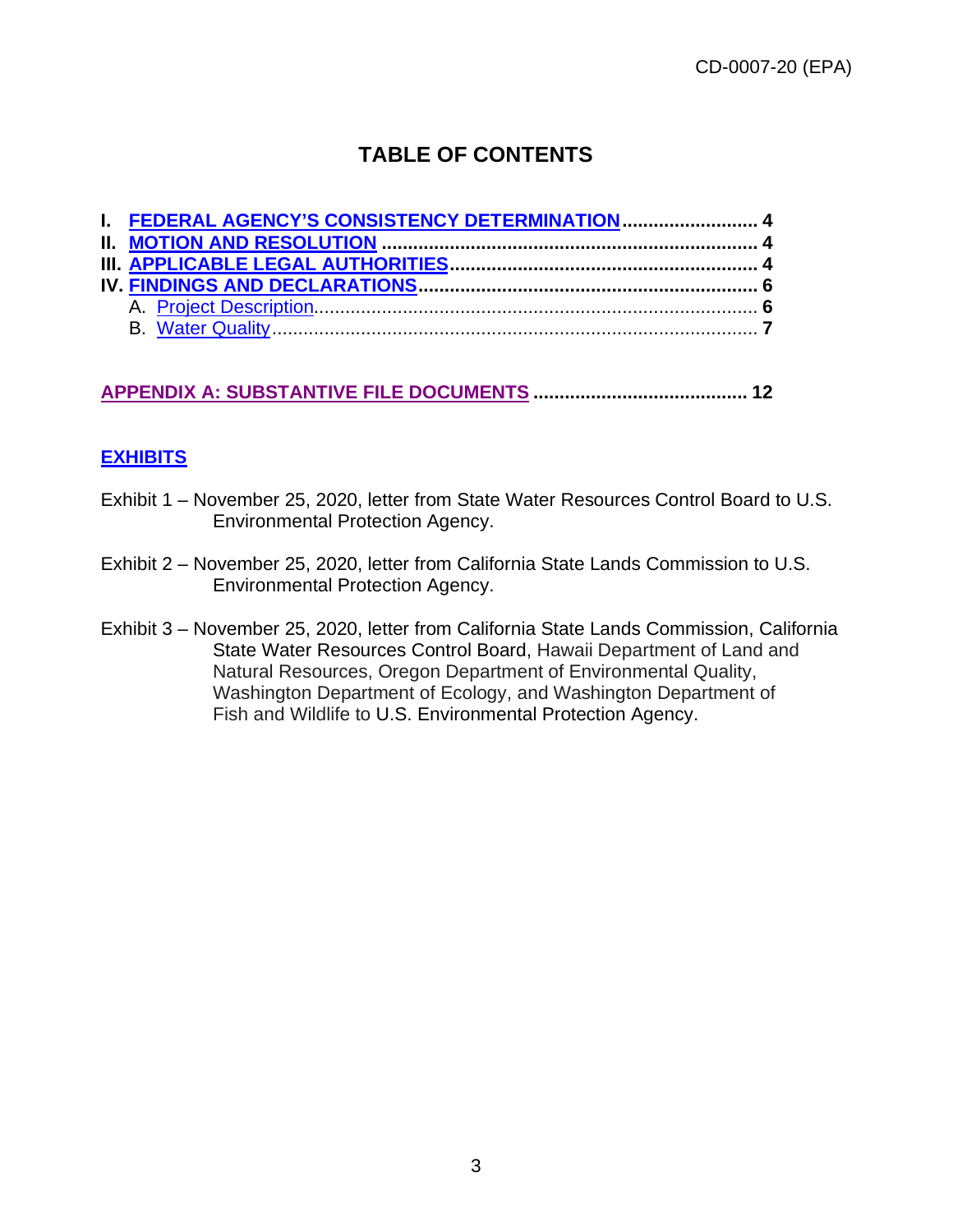# <span id="page-3-0"></span>**I. FEDERAL AGENCY'S CONSISTENCY DETERMINATION**

The U.S. Environmental Protection Agency has determined the project is consistent to the maximum extent practicable with the California Coastal Management Program.

### <span id="page-3-1"></span>**II. MOTION AND RESOLUTION**

#### **MOTION:**

I move that the Commission **concur** with consistency determination CD-0007- 20 that the project described therein is fully consistent, and therefore consistent to the maximum extent practicable, with the enforceable policies of the California Coastal Management Program (CCMP).

Staff recommends a **NO** vote on the motion. Failure of this motion will result in an objection to the determination and adoption of the following resolution and findings. An affirmative vote of a majority of the Commissioners present is required to pass the motion.

#### **RESOLUTION:**

The Commission hereby **objects** to consistency determination CD-0007-20 by the U.S. Environmental Protection Agency for the proposed national performance standards for discharges incidental to the normal operation of vessels on the grounds that the national standards described therein are not consistent to the maximum extent practicable with the enforceable policies of the California Coastal Management Program.

# <span id="page-3-2"></span>**III. APPLICABLE LEGAL AUTHORITIES**

Section 307 of the Coastal Zone Management Act (CZMA) provides in part:

(c)(1)(A) Each Federal agency activity within or outside the coastal zone that affects any land or water use or natural resource of the coastal zone shall be carried out in a manner which is consistent to the maximum extent practicable with the enforceable policies of approved State management programs.

#### **Procedure if the Commission finds that the proposed activity is inconsistent with the CCMP.**

Section 930.43(a) of the federal consistency regulations (15 CFR § 930.43(a)) requires that, if the Commission's objection is based on a finding that the proposed activity is inconsistent with the CCMP, the Commission must identify measures, if they exist, that would bring the project into conformance with the CCMP. That section states that: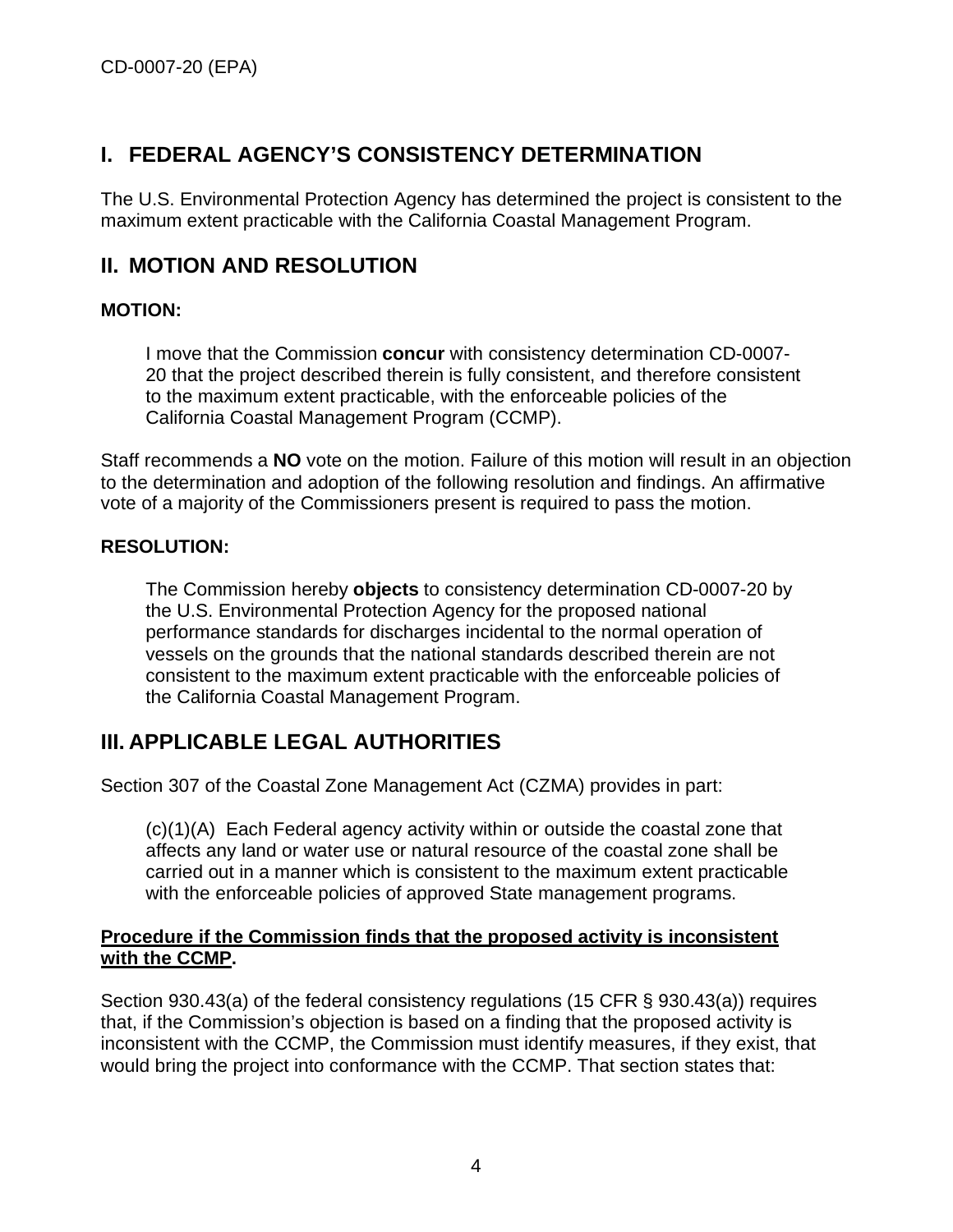(a) In the event the State agency objects to the Federal agency's consistency determination, the State agency shall accompany its response to the Federal agency with its reasons for the objection and supporting information. The State agency response shall describe: (1) How the proposed activity will be inconsistent with specific enforceable policies of the management program; and (2) The specific enforceable policies (including citations).

(3) The State agency should also describe alternative measures (if they exist) which, if adopted by the Federal agency, would allow the activity to proceed in a manner consistent to the maximum extent practicable with the enforceable policies of the management program. Failure to describe alternatives does not affect the validity of the State agency's objection.

As described in the Water Quality section below, the Environmental Protection Agency's (EPA) proposed national standards for discharges incidental to the normal operation of vessels are not consistent with the water quality policies of the CCMP. Pursuant to the requirements of Section 930.43 of the federal regulations implementing the CZMA, the Commission is responsible for identifying measures, if they exist, that would allow the activity to be found consistent with the CCMP. EPA asserts that its proposed national standards cannot be modified to include any state-specific distinctions to protect unique water quality resources of individual states, including California, with the implication that there are no alternative measures that could bring the proposed national standards into compliance with the water quality policies of the CCMP. However, as discussed below in Section IV.B (Water Quality) and further analyzed in **[Exhibits 1-3](https://documents.coastal.ca.gov/reports/2020/12/th6a/th6a-12-2020-exhibits.pdf)** of this report, the Commission notes that the State Lands Commission and State Water Resources Control Board concluded that EPA has exceeded its authority in proposing to regulate biofouling and in-water cleaning and capture systems as "incidental discharges." EPA should eliminate from its national consistency determination those proposed standards that do not qualify under VIDA as "incidental discharges." Doing so would ensure that California can continue to regulate biofouling more stringently than proposed by EPA, thereby bringing EPA's proposed rule to proceed in a manner more closely in conformity with the CCMP.

#### **Consistent to the Maximum Extent Practicable.**

Section 930.32 of the federal consistency regulations provides, in part, that:

(a)(1) The term ''consistent to the maximum extent practicable'' means fully consistent with the enforceable policies of management programs unless full consistency is prohibited by existing law applicable to the Federal agency.

The Commission recognizes that the standard for approval of federal projects is that the activity must be "consistent to the maximum extent practicable" (CZMA Section 307(c)(1)). This standard allows a federal activity that is not fully consistent with the CCMP to proceed, if compliance with the CCMP is "prohibited [by] existing Federal law applicable to the Federal agency's operations."[1](#page-4-0) EPA states in its consistency determination that Congress intended in the Vessel Incidental Discharge Act (VIDA) of 2018 that EPA

<span id="page-4-0"></span><sup>1</sup> 15 CFR Section 930.32.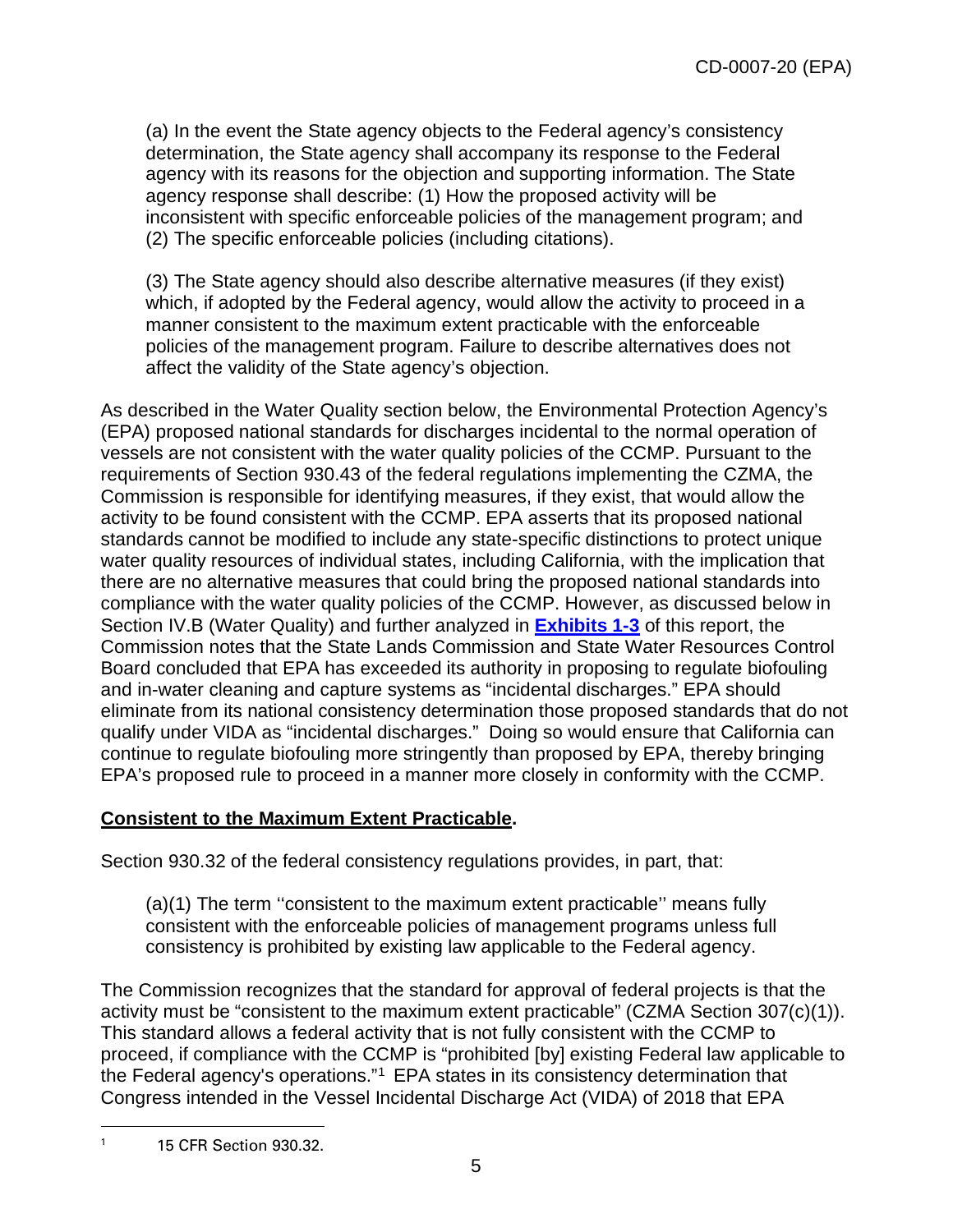promulgate uniform national vessel discharge standards without state-by-state distinctions. EPA further states that:

. . . the performance standards in the VIDA rulemaking are consistent to the maximum extent practicable. To the extent the standards would not be fully consistent, the subsequently enacted VIDA statute precludes EPA from full consistency with state-specific enforceable policies.

# <span id="page-5-0"></span>**IV.FINDINGS AND DECLARATIONS**

#### <span id="page-5-1"></span>**A. PROJECT DESCRIPTION**

On October 26, 2020, EPA proposed new regulations under the federal Clean Water Act, as amended by the Vessel Incidental Discharge Act (VIDA) of 2018, to establish national performance standards for discharges incidental to the normal operation of primarily commercial vessels. On November 4, 2020, EPA submitted to the Commission (and numerous other coastal states) a national consistency determination for these discharge standards. The consistency determination states that:

The proposed rule would establish general and specific technology-based discharge standards of performance for approximately 82,000 domestic and international non-military, non-recreational vessels operating in the waters of the United States or the waters of the contiguous zone. Discharges from commercial vessels have been regulated under the CWA section 402 National Pollutant Discharge Elimination System permitting regime through the 2013 Vessel General Permit (VGP). The principal effect of the VIDA is to transfer authority for establishing discharge requirements for commercial vessels from the VGP permitting program to the new uniform national regulation-based program under CWA section 312(p). Absent certain narrow exceptions, VIDA requires that the proposed standards be at least as stringent as the general requirements contained in the 2013 VGP.

CWA section 312(p), captioned "uniform national standards for discharges incidental to normal operation of vessels," directs EPA to promulgate performance standards that apply consistently throughout the country to the regulated vessel discharges covered by the proposed VIDA rule. Among Congress' purposes in enacting the VIDA is to provide for uniform, environmentally sound standards and requirements for the management of discharges. The approach does not allow for state-specific distinctions in the development of the technology-based standards.

The Final VGP covered by EPA's 2016 national consistency determination incorporated state-specific conditions identified by some of the states. That is not the case in the new national consistency determination submitted by EPA which arose from the 2018 VIDA. EPA states that: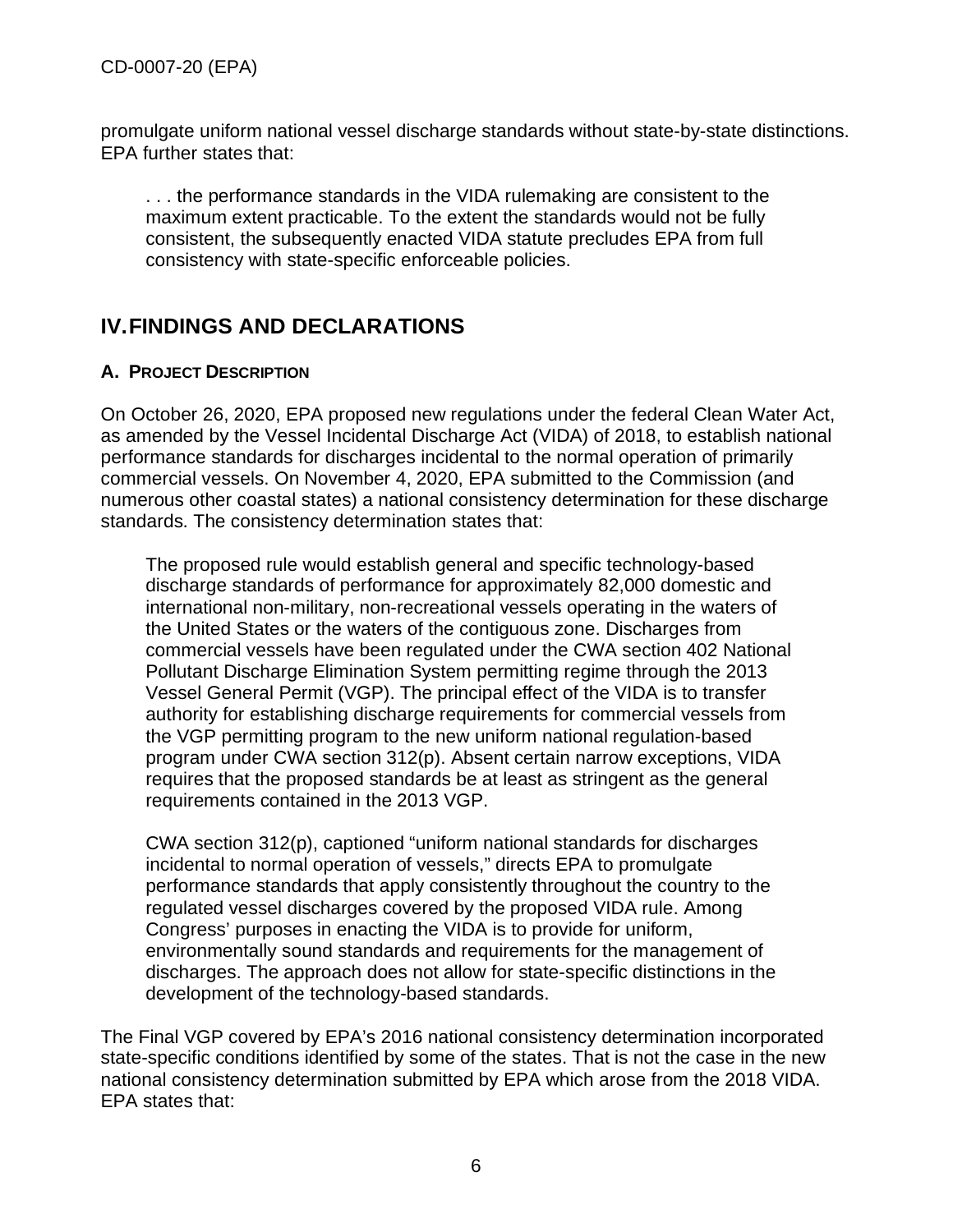In contrast to the VGP, it is clear that Congress intended VIDA to result in uniform national standards without state-by-state distinctions. For example, while CWA section 312(p)(4)(C) expressly allows EPA to distinguish between "classes, types, and sizes of vessels" as well as "between new vessels and existing vessels," the statute makes no mention of state-based distinctions in the establishment of the performance standards. Moreover, while the statute requires the VIDA standards to be at least as stringent as the VGP, the statute does not include the VGP's state-specific requirements (from Section 6 of the VGP) as part of the minimum requirements of stringency (see CWA section 312(p)(4)(B)(iii)). Lastly, the statute requires that the proposed standards be established based on the best available technology currently achievable, the best conventional pollutant control technology, or the best practicable control technology currently available. Therefore, based on the national consistency determination prepared for the VGP, EPA now determines that the performance standards in the VIDA rulemaking are consistent to the extent practicable. To the extent the standards would not be fully consistent, the subsequently enacted VIDA statute precludes EPA from full consistency with state-specific enforceable policies.

Finally, EPA states in its national consistency determination that: (1) the requirements in the proposed rule are not significantly different than those established under the 2013 VGP; (2) the proposed changes in the rule from the VGP requirements are not expected to generate new or different coastal effects; (3) any direct or indirect coastal effects resulting from the proposed rule are expected to be environmentally beneficial; and (4) the rule will reduce the volume of pollutants entering the waters of the United States and the contiguous zone.

The EPA has determined that the proposed rule, regulations, and national standards (which lack any state-specific distinctions) are consistent to the maximum extent practicable with the enforceable policies (outside of the statutorily imposed limitations under the CWA Section 312, described above) of all state coastal management programs, including the water quality policies of the California Coastal Management Program.

#### <span id="page-6-0"></span>**B. WATER QUALITY**

Coastal Act Section 30230 states:

Marine resources shall be maintained, enhanced, and where feasible, restored. Special protection shall be given to areas and species of special biological or economic significance. Uses of the marine environment shall be carried out in a manner that will sustain the biological productivity of coastal waters and that will maintain healthy populations of all species of marine organisms adequate for long-term commercial, recreational, scientific, and educational purposes.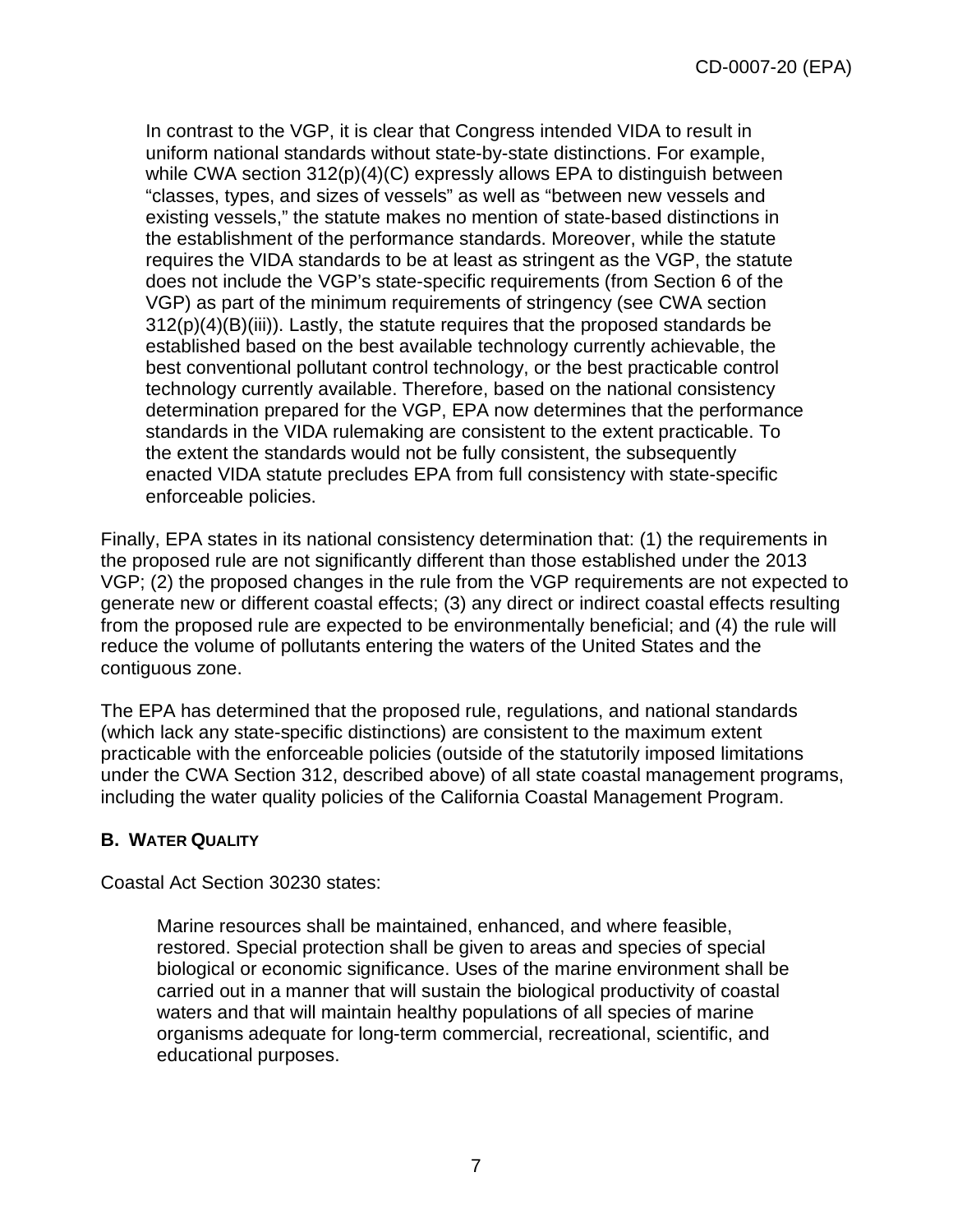Coastal Act Section 30231 states:

The biological productivity and the quality of coastal waters, streams, wetlands, estuaries, and lakes appropriate to maintain optimum populations of marine organisms and for the protection of human health shall be maintained and, where feasible, restored through, among other means, minimizing adverse effects of waste water discharges and entrainment, controlling runoff, preventing depletion of ground water supplies and substantial interference with surface water flow, encouraging waste water reclamation, maintaining natural vegetation buffer areas that protect riparian habitats, minimizing alteration of natural streams.

Coastal Act Section 30412 states in part:

(a) In addition to Section 13142.5 of the Water Code, this section shall apply to the commission and the State Water Resources Control Board and the California regional water quality control boards.

(b) The State Water Resources Control Board and the California regional water quality control boards are the state agencies with primary responsibility for the coordination and control of water quality. The State Water Resources Control Board has primary responsibility for the administration of water rights pursuant to applicable law. The commission shall assure that proposed development and local coastal programs shall not frustrate this section. The commission shall not, except as provided in subdivision (c), modify, adopt conditions, or take any action in conflict with any determination by the State Water Resources Control Board or any California regional water quality control board in matters relating to water quality or the administration of water rights.

Except as provided in this section, nothing herein shall be interpreted in any way either as prohibiting or limiting the commission, local government, or port governing body from exercising the regulatory controls over development pursuant to this division in a manner necessary to carry out this division.

The above Coastal Act policies are designed to protect water quality and marine resources of the coastal zone. The EPA states that its proposed national standards for discharges incidental to the normal operation of vessels will likewise protect coastal water quality. However, after analysis of the proposed standards, consultation with the California State Lands Commission and the State Water Resources Control Board, and review of both agencies' November 25, 2020 comment letters submitted to EPA on the proposed national standards, the Commission finds that the standards do not adequately protect California's coastal waters to the maximum extent practicable. If implemented, these performance standards could lead to degradation of coastal water quality, adverse effects on marine habitat and resources, and further introduction and spread of invasive aquatic species.

The potential adverse impacts to coastal water quality and marine habitat identified by the two aforementioned state agencies are incorporated into this report by reference and serve as the basis for the Commission's objection to the subject consistency determination.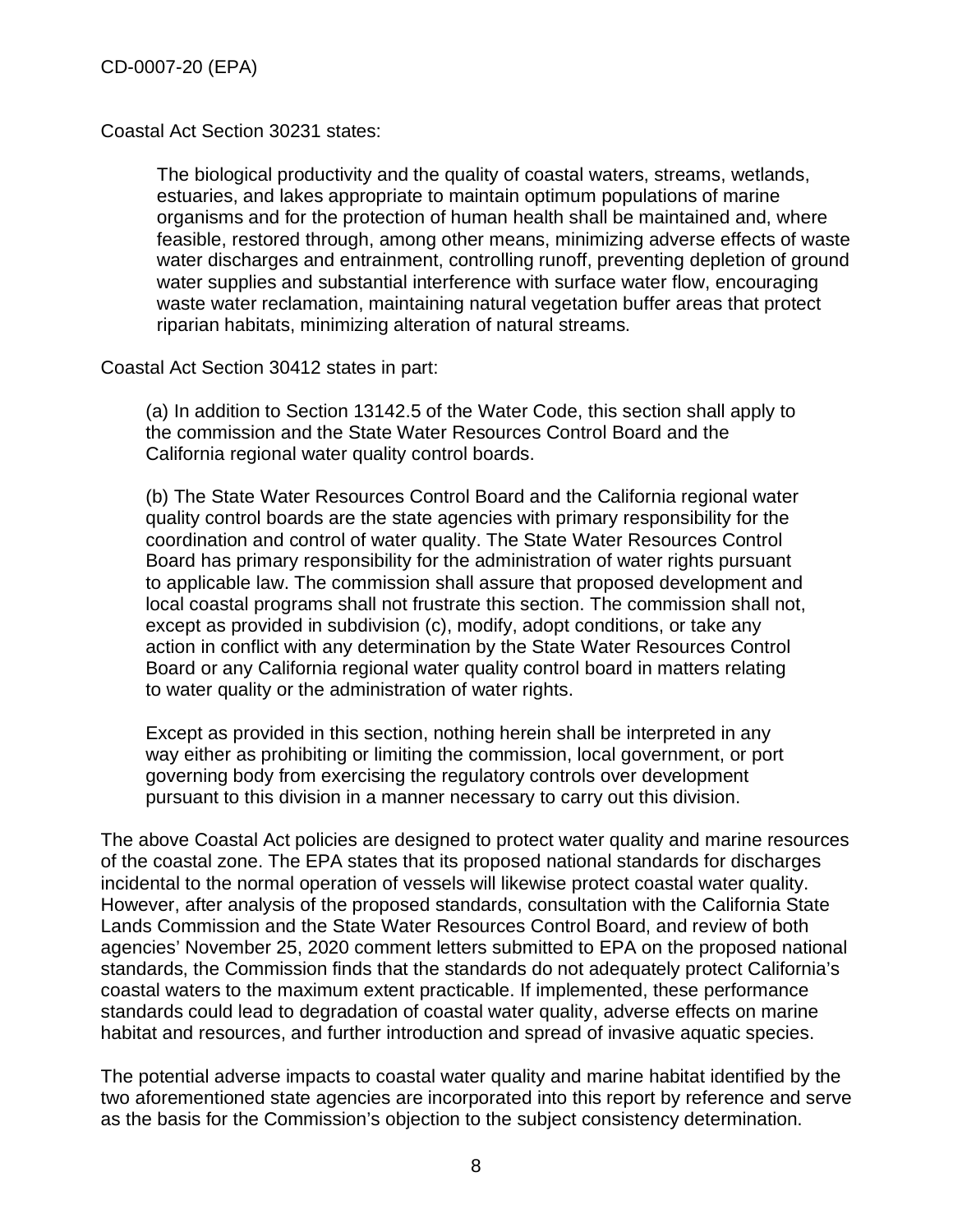**[Exhibits 1 and 2](https://documents.coastal.ca.gov/reports/2020/12/th6a/th6a-12-2020-exhibits.pdf)** provide the complete letters sent by the two agencies to EPA. The following is a summary of the significant concerns with the proposed national standards raised by the State Lands Commission and the State Water Resources Control Board that are relevant to the Commission's review under the CZMA:

- 1. The proposed regulations reveal EPA's intent to abandon existing California water quality protections.
- 2. EPA identifies biofouling (the accumulation of aquatic organisms on vessel hulls or appendages) as a "discharge incidental to the normal operation of a vessel" in the proposed regulations, which as a result would preempt California from regulating vessel biofouling. California's coastal and estuarine environments are particularly vulnerable to biofouling introductions of aquatic nuisance species. If EPA regulates biofouling under the 2018 Vessel incidental Discharge Act (VIDA), California will be preempted from implementing a biofouling management program. EPA's approach to biofouling is significantly less protective than California's existing biofouling management regulations.
- 3. EPA's proposed discharge standards for vessel in-water cleaning and capture operations are inadequate to protect California waters from invasive species and would violate existing water quality objectives in California. In addition, EPA lacks the authority to regulate effluents from in-water cleaning and capture systems under VIDA.
- 4. EPA did not perform an independent and adequate analysis of Best Available Technology for ballast water management systems, and without such an analysis EPA has no basis for proposing a national ballast water discharge standard for use in California.
- 5. EPA's proposed regulations fail to be as stringent as the 2013 Vessel General Permit (contrary to the language of the 2018 VIDA) and weaken protections against aquatic nuisance species introductions from ballast water discharge.
- 6. EPA failed to consider best management practices that would enhance the effectiveness of Best Available Technology for ballast water discharges, including ballast water exchange plus ballast water treatment to control and abate ballast water discharges.

The Commission concurs with the State Water Resources Control Board's statement of November 25, 2020, that "The proposed regulations would . . . compromise the State's ability to protect public health and the environment" and the State Lands Commission's statement on the same date that "USEPA's proposed Vessel Incidental Discharge National Standards of Performance are not sufficiently stringent to protect California's waters from the threat of species introductions."

A November 25, 2020, joint letter to EPA from the two California agencies, Hawaii Department of Land and Natural Resources, Oregon Department of Environmental Quality, Washington Department of Ecology, and Washington Department of Fish and Wildlife, (**[Exhibit 3](https://documents.coastal.ca.gov/reports/2020/12/th6a/th6a-12-2020-exhibits.pdf)**) states that:

The proposed standards of performance for discharges are far weaker than those states have used for decades to protect their waters from aquatic nuisance species and water pollution. Instead of seriously reviewing and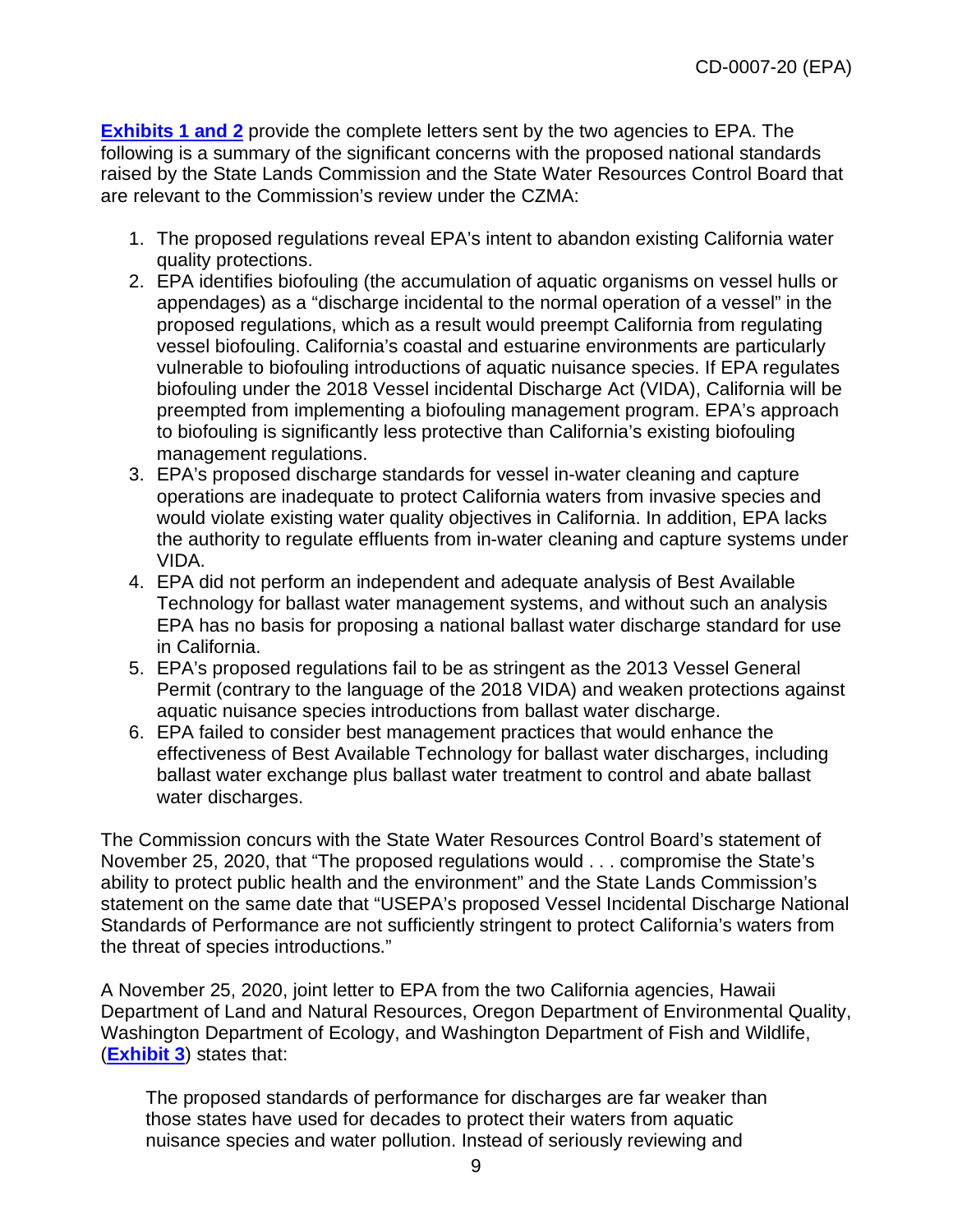applying current state regulatory requirements, one of the deepest sources of this information based on decades of experience and application, USEPA chose to simply apply the lowest common denominator of the current standards of Part 2 of the VGP [Vessel General Permit] rather than reviewing and adopting the more stringent state-approved standards in Part 6 of the VGP.

The proposed water quality standards, or lack of standards in some cases, would allow discharges of pollutants in concentrations that are orders of magnitude higher than state standards for the same pollutants. For example, USEPA did not propose specific water quality standards for copper or zinc. Vessel owners and operators are told to "minimize" those discharges. Based on effluent data from in-water cleaning operations (without capture), the proposed regulations would allow discharge concentrations for total copper as high as 34,000 micrograms/liter or about 9,000 times greater than California's water quality objective for that pollutant, and the proposed regulations would allow concentrations of total zinc as high as 29,000 micrograms/liter or about 300 times greater than California's water quality objective. Essentially, USEPA is proposing to allow the discharge of an industrial waste stream directly into U.S. surface waters, undermining the Clean Water Act's purpose of preventing, reducing, and eliminating pollution into the nation's waters. USEPA must revise the proposed regulations to contain standards to be as stringent as those promulgated by States, in compliance with the intent of the Clean Water Act.

In conclusion, the Commission finds that EPA's proposed new regulations under the federal Clean Water Act (as amended by the Vessel Incidental Discharge Act (VIDA) of 2018) to establish national performance standards for discharges incidental to the normal operation of primarily commercial vessels, and which include no provisions for California to strengthen the national standards to meet the state's existing water quality protection standards, will lead to degradation of coastal water quality and marine resources in California coastal waters. Therefore, the Commission finds that the proposed regulations and national standards are inconsistent with the water quality and marine resources protection policies of the Coastal Act (Sections 30230, 30231, and 30412).

In addition, Section 307(f) of the federal Coastal Zone Management Act (16 USC § 1456(f)), specifically incorporates all Clean Water Act-based requirements into the California Coastal Management Program (CCMP). Thus, in reviewing the impacts of proposed discharges on water quality, the Commission considers not only the marine resource and water quality policies in Chapter 3, but also all of the applicable federal and state requirements established by or pursuant to the Clean Water Act, the California Ocean Plan, and California Water Code Section 13142.5, as well as the directive in Chapter 5 (Section 30412(a)) of the Coastal Act to coordinate with and rely on determinations of the RWQCBs and SWRCB. Employing that standard, the Commission objects to this consistency determination based on its finding that the potential discharges to coastal waters that would occur under EPA's proposed performance standards for discharges incidental to normal operations of commercial vessels are not consistent with the policies set forth in Chapter 3, as well as these additional Clean Water Act-based requirements.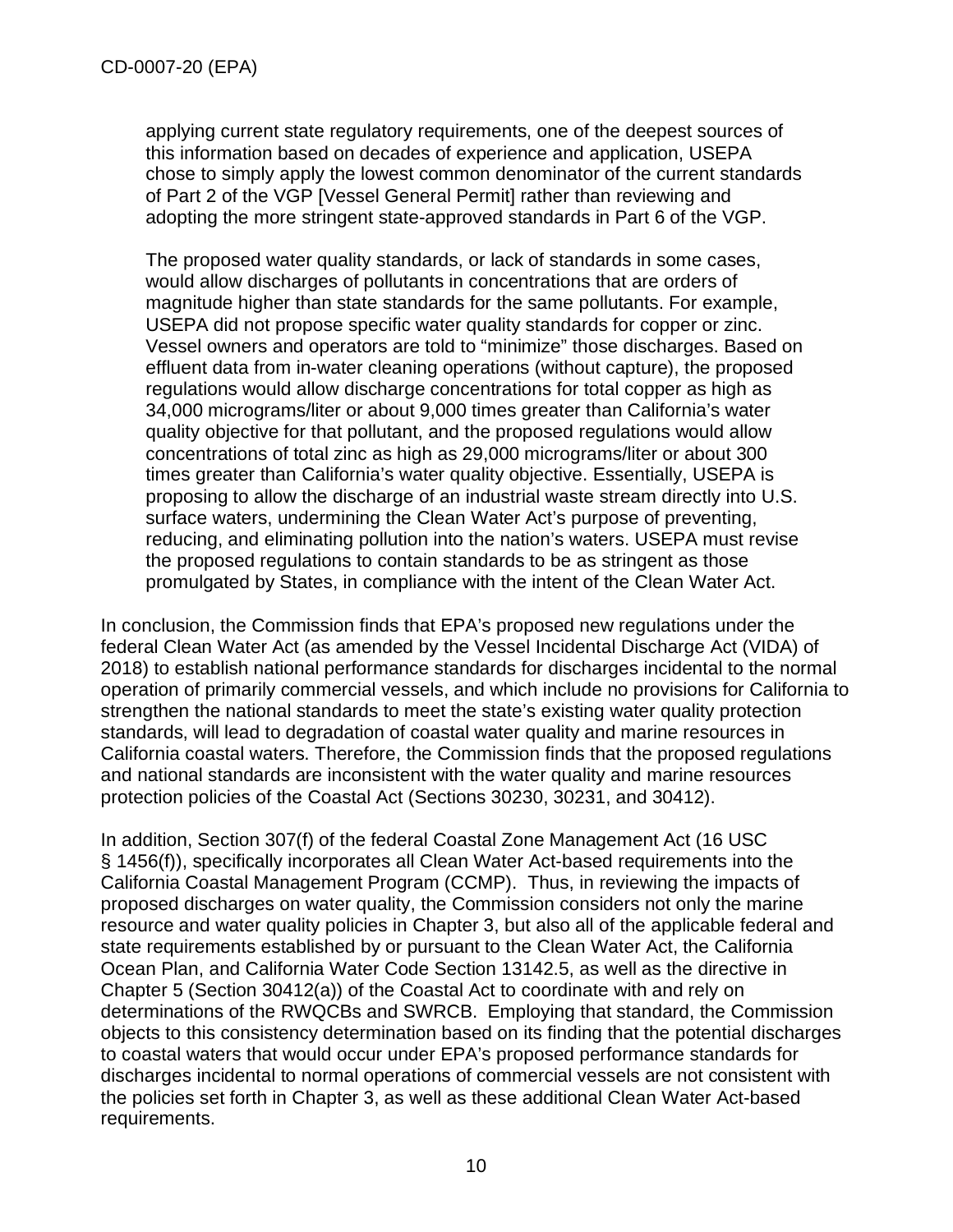EPA asserts that, even if its proposed regulations are not fully consistent with the CCMP, they are consistent with the CCMP to the maximum extent practicable because VIDA requires a single, national standard and does not permit any state-by-state differences in regulation. However, the fact that VIDA requires uniform national standards does not mean that the proposed regulations are consistent to the maximum extent practicable with the CCMP. First, it appears that EPA has exceeded its authority in proposing to regulate biofouling and in-water cleaning and capture systems as "incidental discharges." Eliminating the proposed federal regulation of these activities would permit California to continue regulating them in a manner that is more protective of coastal waters than currently proposed by EPA and would therefore help bring the proposed rule closer to conformity with the CCMP. In addition, existing law does not prevent EPA from taking that action, and may even require EPA to do so; thus, EPA cannot claim that federal law prevents it from modifying its proposed regulations in this manner, which would help achieve closer consistency with the CCMP.

In addition, even if EPA has the authority to regulate biofouling and vessel in-water cleaning and capture operations as "incidental discharges," it cites no evidence that federal law prevents it from adopting more stringent nationwide discharge standards for such activities. Even if EPA cannot adopt different, more stringent standards that apply in different states or regions, the agency does not explain why it is unable to adopt more stringent nationwide standards that could help it achieve consistency with both the CCMP and other states' coastal plans.